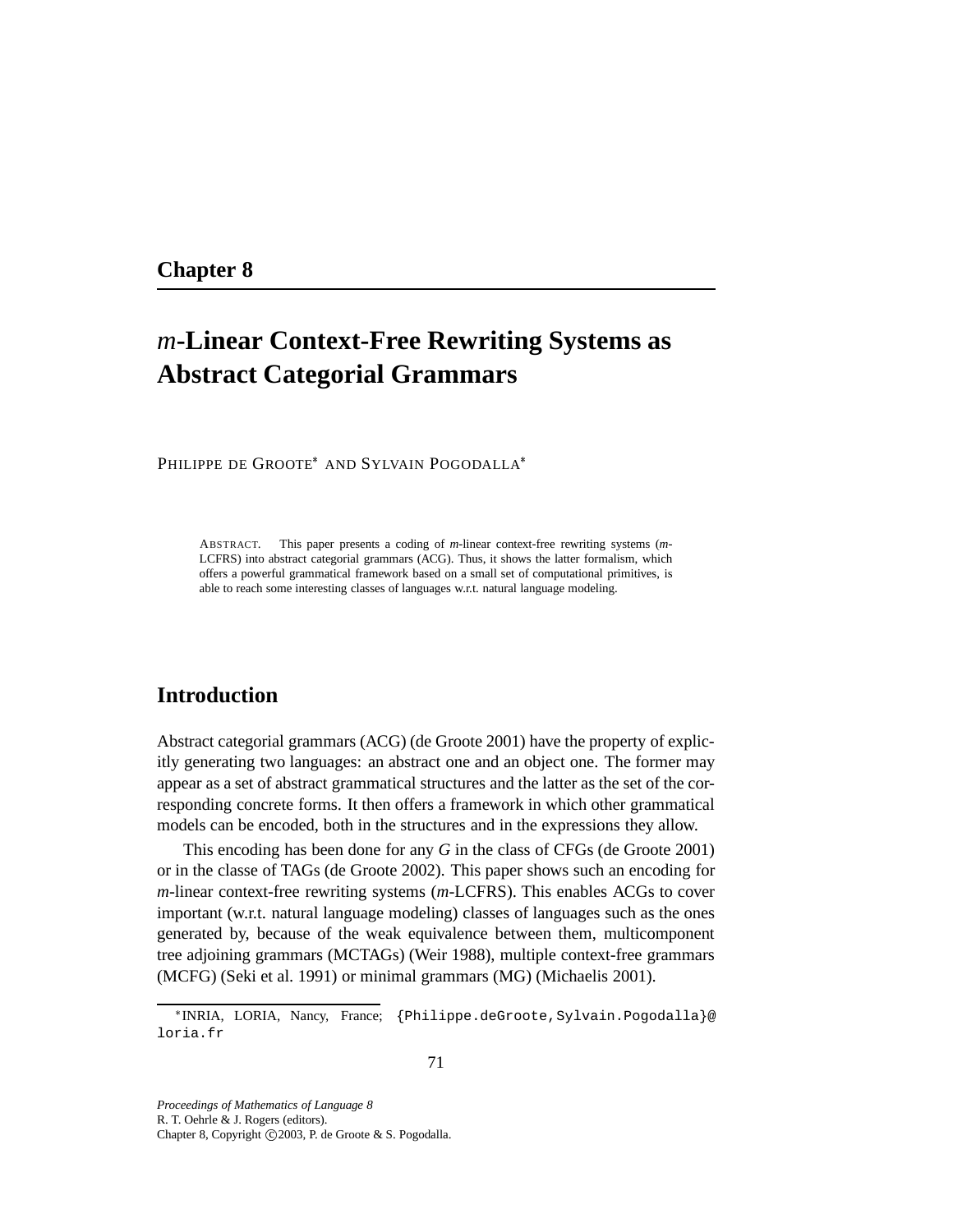*m*-Linear CF Rewriting Systems as Abstract CGs: P. de Groote & S. Pogodalla /72

## **8.1 Abstract Categorial Grammars**

This section defines the notion of an abstract categorial grammar. We first introduce the notions of *linear implicative types*, *higher-order linear signature*, *linear* λ*terms* built upon a higher-order linear signature, and *lexicon*.

**Definition.** Let A be a set of atomic types. The set  $\mathcal{T}(A)$  of linear implicative types *built upon A is inductively defined as follows:*

- *1. if*  $a \in A$ *, then*  $a \in \mathcal{T}(A)$ *;*
- 2. *if*  $\alpha, \beta \in \mathcal{T}(A)$ , then  $(\alpha \beta) \in \mathcal{T}(A)$ .

**Definition.** *A* higher-order linear signature *consists of a triple*  $\Sigma = \langle A, C, \tau \rangle$ , *where:* 

- *1. A is a finite set of atomic types;*
- *2. C is a finite set of constants;*
- *3.*  $\tau: C \rightarrow \mathcal{T}(A)$  *is a function that assigns to each constant in C a linear implicative type in*  $\mathcal{T}(A)$ *.*

**Definition.** Let *X* be a *infinite* countable set of  $\lambda$ -variables. The set  $\Lambda(\Sigma)$  of linear  $\lambda$ -terms *built upon a higher-order linear signature*  $\Sigma = \langle A, C, \tau \rangle$  *is inductively defined as follows:*

- *1. if*  $c \in C$ *, then*  $c \in \Lambda(\Sigma)$ *;*
- *2. if*  $x \in X$ *, then*  $x \in \Lambda(\Sigma)$ *;*
- *3. if*  $x \in X$ ,  $t \in \Lambda(\Sigma)$ , and  $x$  occurs free in  $t$  exactly once, then  $(\lambda x. t) \in \Lambda(\Sigma)$ ;
- *4. if*  $t, u \in \Lambda(\Sigma)$ , and the sets of free variables of t and u are disjoint, then  $(t u) \in \Lambda(\Sigma)$ .

 $\Delta$ *s usual,*  $\Lambda(\Sigma)$  *is provided with notion of capture avoiding*  $\alpha$ -conversion, *substitution and* β*-reduction (Barendregt 1984).*

Given a higher-order linear signature  $\Sigma = \langle A, C, \tau \rangle$ , each linear  $\lambda$ -term in  $\Lambda(\Sigma)$ may be assigned a linear implicative type in  $\mathcal{T}(A)$ . This type assignment obeys an inference system whose judgements are sequents of the following form:

$$
\Gamma \vdash_{\Sigma} t : \alpha
$$

where: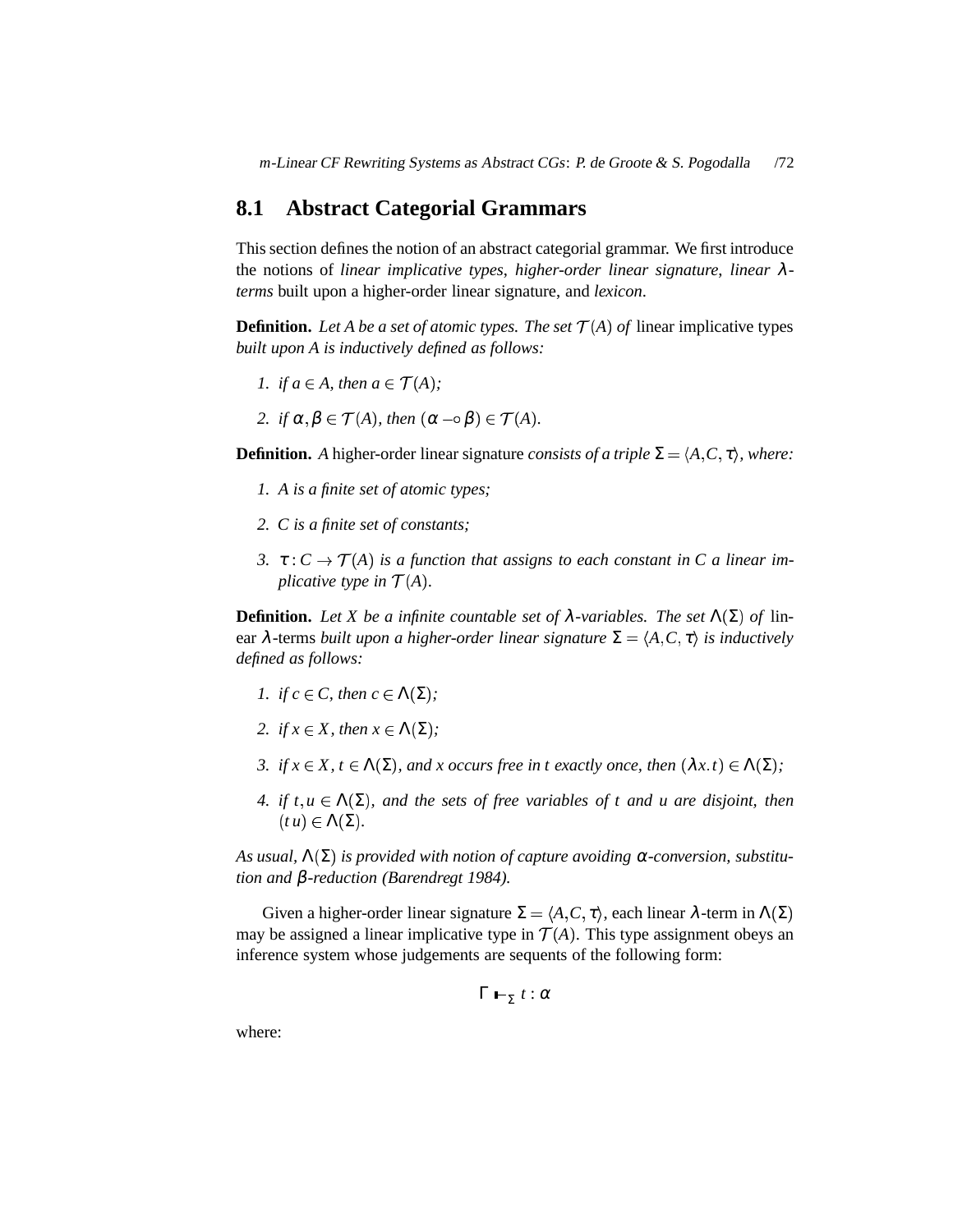- 1. Γ is a finite set of  $\lambda$ -variable typing declarations of the form '*x* :  $\beta$ ' (with  $x \in X$  and  $\beta \in \mathcal{T}(A)$ ), such that any  $\lambda$ -variable is declared at most once;
- 2.  $t \in \Lambda(\Sigma)$ ;
- 3.  $\alpha \in \mathcal{T}(A)$ .

The axioms and inference rules are the following:

$$
\mathbf{F}_{\Sigma} c : \tau(c) \quad \text{(cons)} \qquad \qquad \frac{\Gamma, x : \alpha \mathbf{F}_{\Sigma} t : \beta}{\Gamma \mathbf{F}_{\Sigma} (\lambda x. t) : (\alpha \neg \circ \beta)} \quad \text{(abs)}
$$
\n
$$
x : \alpha \mathbf{F}_{\Sigma} x : \alpha \quad \text{(var)} \qquad \qquad \frac{\Gamma \mathbf{F}_{\Sigma} t : (\alpha \neg \circ \beta)}{\Gamma, \Delta \mathbf{F}_{\Sigma} (t u) : \beta} \quad \text{(app)}
$$

Let  $\Sigma_1 = \langle A_1, C_1, \tau_1 \rangle$  and  $\Sigma_2 = \langle A_2, C_2, \tau_2 \rangle$  be two higher-order linear signatures, a lexicon  $\mathcal{L} : \Sigma_1 \to \Sigma_2$  is a realization of  $\Sigma_1$  into  $\Sigma_2$ , i.e., an interpretation of the atomic types of  $\Sigma_1$  as types built upon  $A_2$  together with an interpretation of the constants of  $\Sigma_1$  as linear  $\lambda$ -terms built upon  $\Sigma_2$ . These two interpretations must be such that their homomorphic extensions commute with the typing relations. More formally:

**Definition.** *a* lexicon  $\mathcal{L}$  from  $\Sigma_1 = \langle A_1, C_1, \tau_1 \rangle$  to  $\Sigma_2 = \langle A_2, C_2, \tau_2 \rangle$  is defined to be *a* pair  $\mathcal{L} = \langle F, G \rangle$  such that:

- *1.*  $F: A_1 \rightarrow \mathcal{T}(A_2)$  is a function that interprets the atomic types of  $\Sigma_1$  as linear *implicative types built upon*  $A_2$ ;
- *2.*  $G: C_1 \to \Lambda(\Sigma_2)$  is a function that interprets the constants of  $\Sigma_1$  as linear  $\lambda$ -terms built upon  $\Sigma_2$ ;
- *3. the interpretation functions are compatible with the typing relation, i.e., for any*  $c \in C_1$ , the following typing judgement is derivable:

$$
\vdash_{\Sigma_2} G(c): \hat{F}(\tau_1(c)),
$$

*where F*ˆ *is the unique homomorphic extension of F. Similarly, G*ˆ *is the unique*  $\lambda$ -term *homomorphism from*  $\Lambda(\Sigma_1)$  *to*  $\Lambda(\Sigma_2)$  *that extends G.* 

In the sequel, when ' $\mathcal{L}$ ' will denote a lexicon, it will also denote the homomorphisms  $\hat{F}$  and  $\hat{G}$  (the intended meaning will be clear from the context).

We are now in a position of defining the notion of abstract categorial grammar.

**Definition.** An abstract categorial grammar *is a quadruple*  $\mathcal{G} = \langle \Sigma_1, \Sigma_2, \mathcal{L}, s \rangle$  where: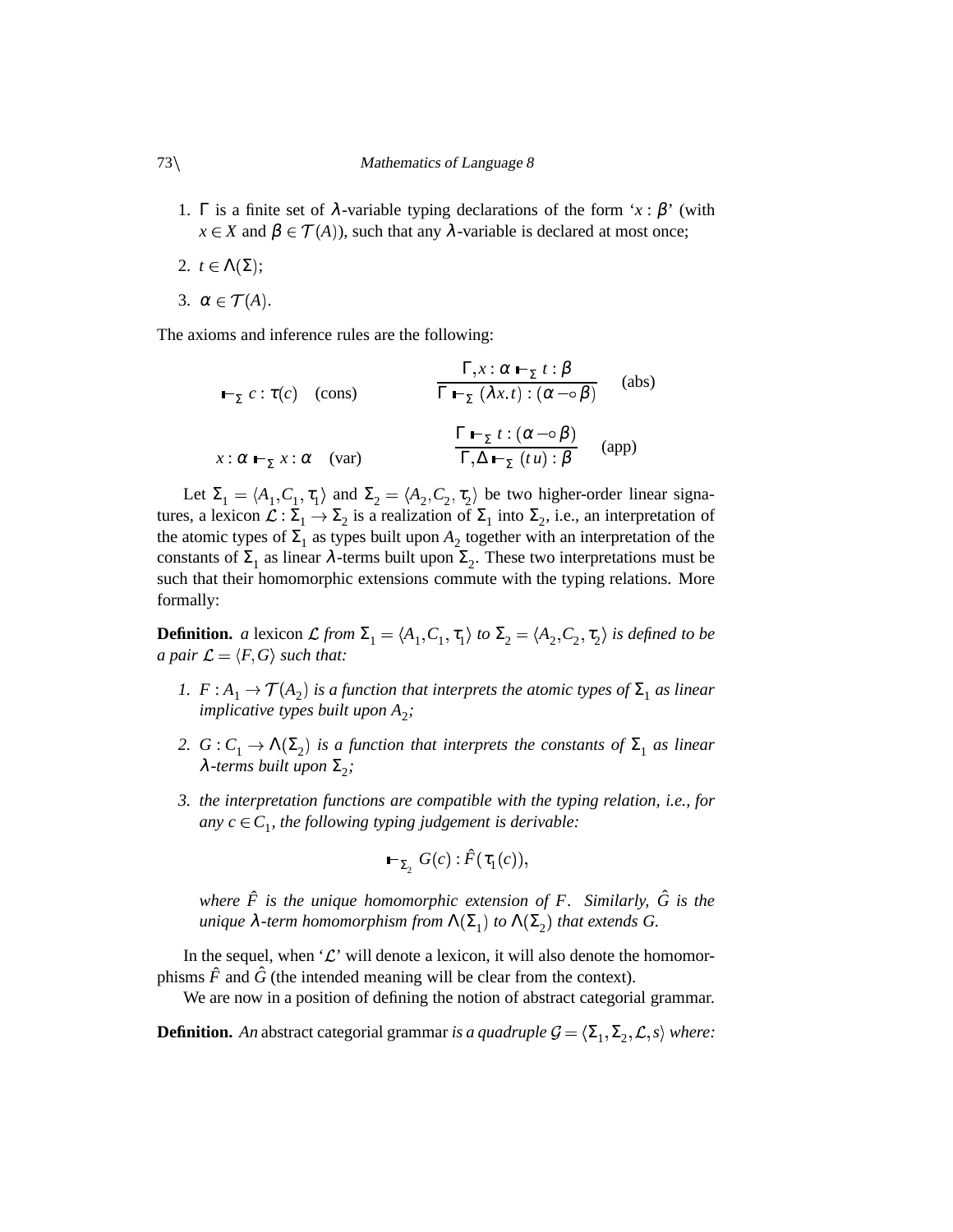*m*-Linear CF Rewriting Systems as Abstract CGs: P. de Groote & S. Pogodalla /74

- *1.*  $\Sigma_1$  and  $\Sigma_2$  are two higher-order linear signatures; they are called the abstract vocabulary *and the* object vocabulary*, respectively ;*
- 2.  $\mathcal{L}: \Sigma_1 \to \Sigma_2$  *is a lexicon from the abstract vocabulary to the object vocabulary;*
- *3. s is an atomic type of the abstract vocabulary; it is called the* distinguished type *of the grammar.*

*The* abstract language  $\mathscr{A}(G)$  generated by G is defined as follows:

$$
\mathscr{A}(\mathcal{G}) = \{ t \in \Lambda(\Sigma_1) \mid \vdash_{\Sigma_1} t : s \text{ is derivable} \}
$$

*In words, the abstract language generated by is the set of closed linear* λ*-terms,*  $b$ *uilt upon the abstract vocabulary*  $\Sigma_1$ *, whose type is the distinguished type s. On the other hand, the* object language  $\mathcal{O}(\mathcal{G})$  *generated by*  $\mathcal{G}$  *is defined to be the image of the abstract language by the term homomorphism induced by the lexicon :*

$$
\mathscr{O}(\mathcal{G}) = \{ t \in \Lambda(\Sigma_2) \, | \, \exists u \in \mathscr{A}(\mathcal{G}). t = \mathcal{L}(u) \}
$$

#### **8.2** *m***-Linear Context-Free Rewriting Systems**

In this section, we directly define the class of *m-linear context-free rewriting systems* (Vijay-Shanker et al. 1987; Weir 1988), even if it can be defined as a proper subclass of the class of *multiple context-free grammars* (Seki et al. 1991; Michaelis 2001), the latter themselves being a subclass of the *generalized context-free grammars* introduced by Pollard (1984).

**Definition.** A *five-tuple*  $G = \langle N, O, F, R, S \rangle$  *is a m*-linear context-free rewriting system (*m*-LCFRS) *if:*

- *1. N is a finite non-empty set of nonterminal symbols;*
- *2.*  $O = \bigcup_{i=1}^{m} \langle \Sigma^* \rangle^i$  for some finite non-empty set  $\Sigma$  of terminal symbols with  $\Sigma \cap$  $N = \emptyset$ *. O* is thet set of all non-empty finite tuples of finite strings in  $\Sigma$  such *that each tuple has at most m components;*
- *3. F is a finite subset of*  $\bigcup_{n \le m} F_n \setminus \{0\}$  *where F<sub>n</sub> is the set of partial functions from*  $\langle O \rangle^n$  *into O. Moreover, for each*  $f \in F$ *, there exist*  $n(f) \in \mathbb{N}$ ,  $d(f) \in \mathbb{N}$ *and*  $d_1(f), \ldots, d_{n(f)}(f) \in \mathbb{N}$  *such that:*

$$
f: \langle \langle \Sigma^* \rangle^{d_1(f)}, \dots, \langle \Sigma^* \rangle^{d_{n(f)}(f)} \rangle \mapsto \langle \Sigma^* \rangle^{d(f)}
$$
 and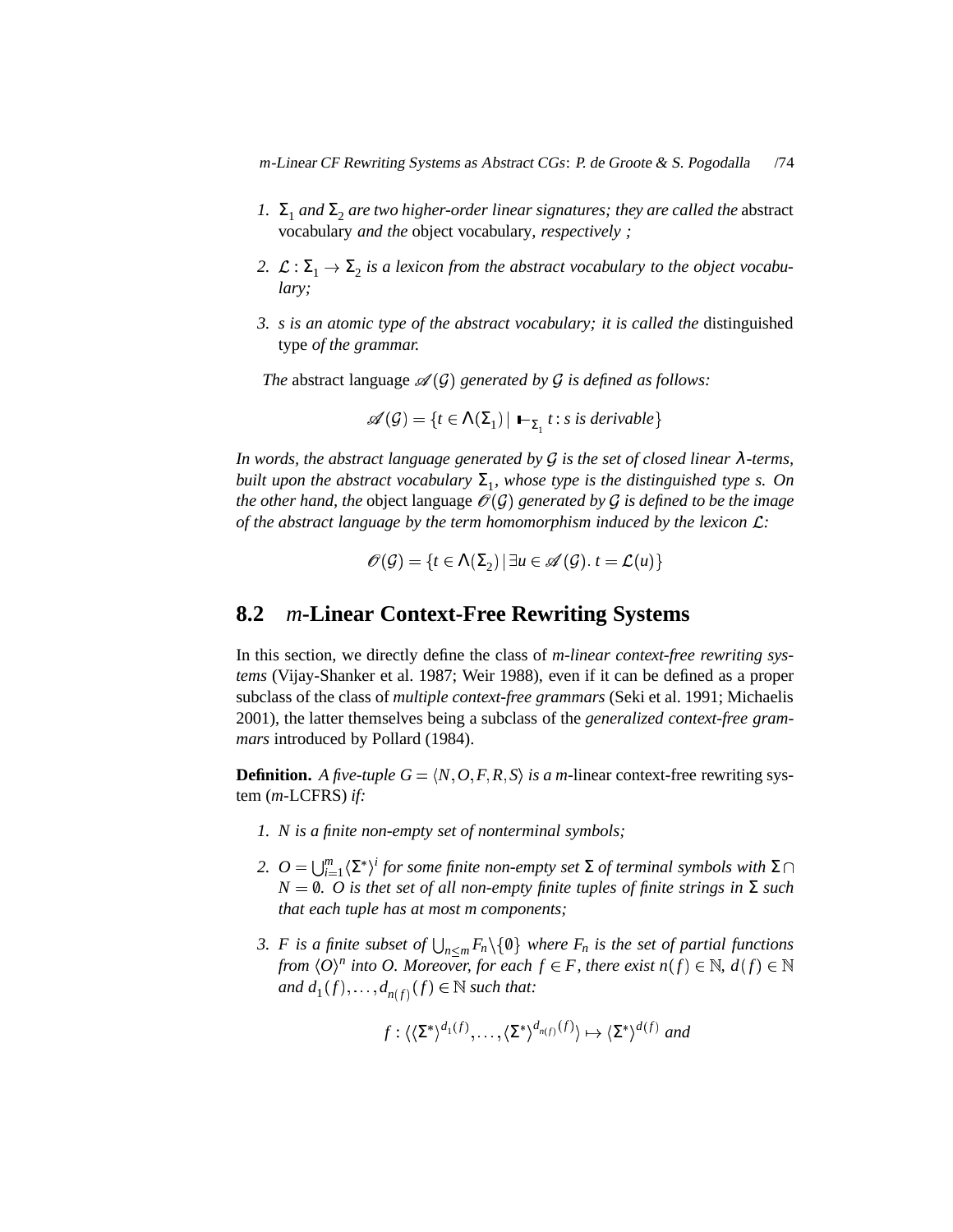75\\ Mathematics of Language 8

$$
f(\langle\langle x_{11},\ldots x_{1d_1(f)}\rangle,\ldots,\langle x_{n(f)1},\ldots x_{n(f)d_{n(f)}(f)}\rangle) = \langle f_1(\langle y_{11},\ldots y_{1n(f_1)}\rangle),\ldots,f_{d(f)}(\langle y_{d(f)1},\ldots y_{d(f)n(f_{d(f)})}\rangle)\rangle
$$

 $\cdots$ 

 $w$ *ith*  $\bigcup_{i=1}^{d(f)} \bigcup_{j=1}^{n(f_i)} \{y_{ij}\} = \bigcup_{i=1}^{n(f)} \bigcup_{j=1}^{d_i(f)} \{x_{ij}\}$  $\{x_i^{(f)}\{x_{ij}\}$  and every  $f_i$  is linear in each of the  $y_{jk}$ , *i.e.*:  $\forall f \in F, \forall i \in [1, d(f)], \exists \xi_{i0}, \ldots, \xi_{in(f_i)} \in \Sigma^*$  such that

$$
f_i(\langle y_{i1}, \ldots y_{in(f_i)} \rangle) = \xi_{i0} y_{i\sigma_i(1)} \xi_{i1} y_{i\sigma_i(2)} \cdots y_{i\sigma_i(n(f_i))} \xi_{in(f_i)}
$$

*with*  $\sigma$ <sub>*i*</sub> permutation on  $[1, n(f<sub>i</sub>)]$ . We call  $\Xi$  the (finite) set of all the  $\xi$ <sub>ij</sub> that *are defined in that way.*

*4.*  $R \subset \bigcup_{n \leq m} (F \cap F_n) \times N^{n+1}$  *is a finite set of rewriting rules.* 

*We* usually write a rule  $r = \langle f, X_0, X_1, \ldots, X_n \rangle \in (F \cap F_n) \times N^{n+1}$  for some  $n \in$  $\mathbb{N}$  as  $X_0 \to f(\langle X_1, \ldots, X_n \rangle)$ , and  $X_0 \to f(\mathcal{N})$  if  $n = 0$ . If  $n = 0$ , r is terminating, *else it is* nonterminating*;*

- *5.*  $S \in N$  *is the* distinguished start symbol;
- *6. there is a function*  $d_G$  *<i>from*  $N$  *to*  $\mathbb N$  *such that if*  $X_0 \to f(\langle X_1, \ldots, X_n \rangle) \in R$ *, then*  $d(f) = d_G(X_0)$  and  $d_i(f) = d_G(X_i)$  where  $d(f)$  and  $d_i(f)$  are as in 3;
- *7.*  $d_G(S) = 1$ .

We can now define the languages these grammars generate:

**Definition.** For each  $X \in N$  and  $k \in \mathbb{N}$ , the set  $L_G^k(X) \subset O$  is defined as follows:

- $L_G^0(X) = \{ \theta | X \rightarrow f(\)in R \text{ and } f(\) = \theta \}$
- *let*  $F_X^n = \{ f \in F | \exists X \to f(\langle X_1, \ldots, X_n \rangle) \in R \}$ . Then  $L_G^{k+1}(X) =$  $L_G^k(X) \bigcup_{n \leq m} \bigcup_{f \in F_X^n} f(\langle L_G^k(X_1), \ldots, L_G^k(X_n) \rangle)$

*X* derives  $\theta$  in *G if* there exist  $X \in N$  and  $k \in \mathbb{N}$  such that  $\theta \in L_G^k(X)$ .  $\theta$  *is called an X*-phrase in *G. For each*  $X \in N$ *, the* language derivable from *X* by *G is*  $L_G(X) = \bigcup_{k \in \mathbb{N}} L_G^k(X)$ , and  $L_G(S)$  is the language derivable by *G*.

In addition, we need the definition of the associated parse trees.

**Definition.**  $T = (D_{\gamma}, V)$  is a tree over *V iff*  $\gamma$  *is a function from*  $D_{\gamma}$  *into V where the domain*  $D_{\gamma}$  *is a finite subset of*  $\mathbb{N}^{\star}$  *such that:* 

- *1. if*  $q \in D_\gamma$ ,  $p < q$ , then  $p \in D_\gamma$ ;
- 2. *if*  $p \cdot j \in D_\gamma, j \in \mathbb{N}$ , then  $p \cdot 1, p \cdot 2, \ldots, p \cdot (j-1) \in D_\gamma$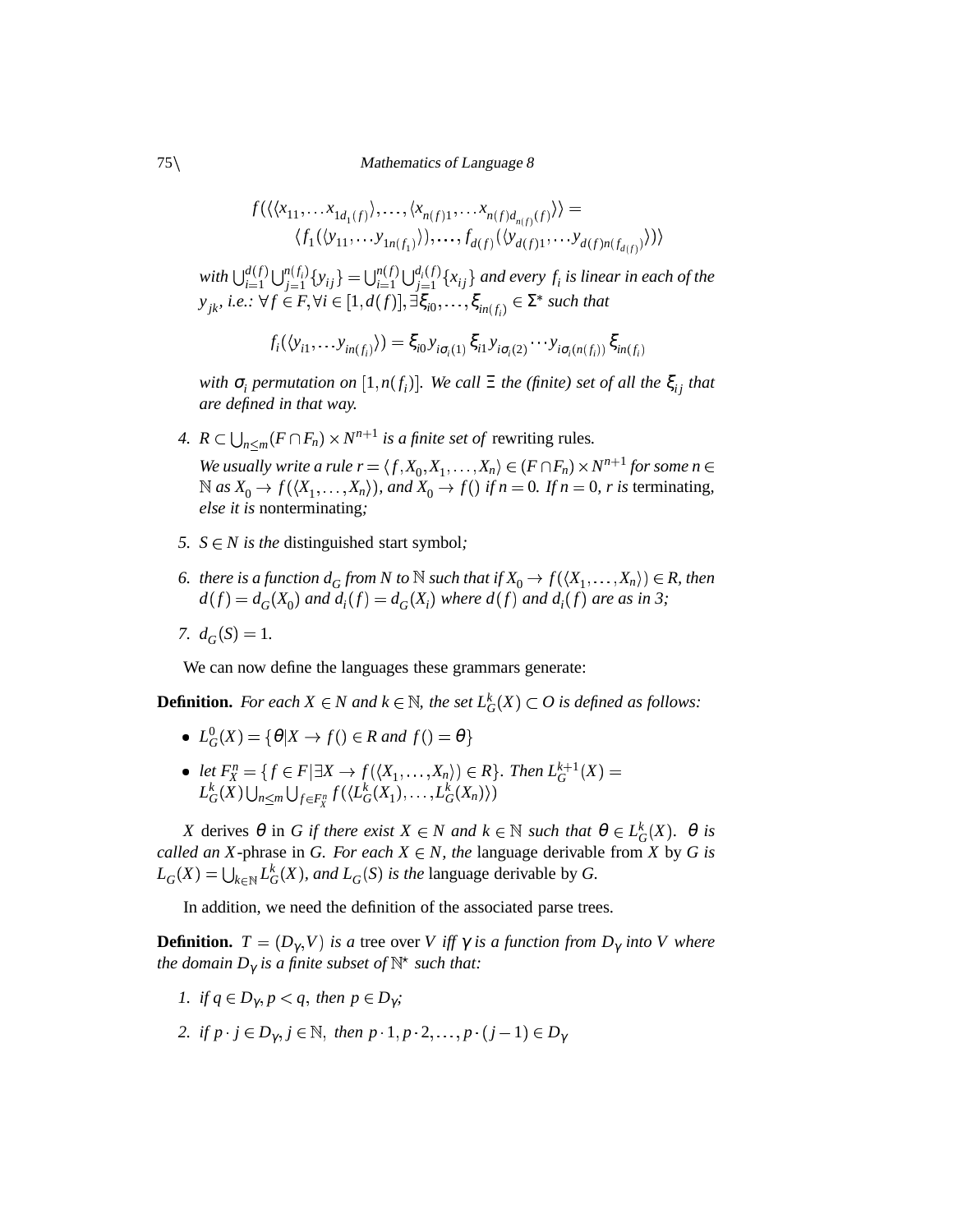$w$ here  $\mathbb{N}^*$  *is the free monoid generated by*  $\mathbb{N}$ *, · is the binary operation,* 0 *is the identity* and for  $q \in \mathbb{N}^{\star}$ ,  $p \leq q$  iff there is a  $r \in \mathbb{N}^{\star}$  such that  $q = p \cdot r$ , and  $p < q$  iff  $p \leq$ q and  $p \neq q$ .

*We say that*  $D_{\gamma} = Dom(T)$  *and*  $\gamma = Label(T)$ *.* 

**Definition.** For each  $X \in N$  and  $k \in \mathbb{N}$ , the set  $PT_G^k(X)$  of the parse trees derived from *X is defined as follows:*

- $PT_G^0(X) = \{ (\{0\}, \{0 \mapsto (X, f)\}) | X \to f() \in R \}$
- let  $r_X^n = \{ \langle f, X, X_1, \ldots, X_n \rangle \in R \}.$  Then  $PT_G^{k+1}(X) = \bigcup_{n \le m} \bigcup_{r \in r_X^n} T_r$  with  $T_r$  $\{(\{0\} \bigcup \bigcup_i \{i \cdot D_i\}, \{0 \mapsto (X, f)\} \bigcup \bigcup_i \{i \cdot \omega \mapsto \gamma_i(\omega)) | (D_i, \gamma_i) \in PT_G^k(X_i)\}$

*X* derives *T* in *G if there exists*  $X \in N$  *and*  $k \in \mathbb{N}$  *such that*  $T \in PT_G^k(X)$ . *T is called a X*-parse tree in *G. For each*  $X \in N$ *, the parse trees derivable from X* by *G* is  $PT_G(X) = \bigcup_{k \in \mathbb{N}} PT_G^k(X)$ , and  $PT_G = \bigcup_{X \in \mathbb{N}} PT_G(X)$  is the set of parse trees of G.

Note that from  $PT_G$ , we can obviously recover  $L_G(X)$  with a linearization function Lin, for all  $X \in N$ . Indeed, by induction, if  $T \in PT_G^0(X)$ , it exists  $X \to f() \in R$ , and with  $\text{Lin}(T) = f() = \theta$ ,  $\theta \in L_G^0(X) \subset L_G(X)$ . If  $T \in PT_G^{k+1}(X)$  there exists  $\langle f, X, X_1, \ldots, X_n \rangle \in R$  and  $T_i \in PT_G^k(X_i)$ . By induction hypothesis, for each  $i \leq n$ ,  $\text{Lin}(T_i) \in L_G^k(X_i)$ , then  $\text{Lin}(T) = f(\langle \text{Lin}(T_1), \dots, \text{Lin}(T_n) \rangle) = \theta$  is such that  $\theta \in L_G^{k+1}(X) \subset L_G(X)$ .

## **8.3 Building an ACG Equivalent to an** *m***-LCFRS**

In this section, we present the main result of this paper.

**Theorem.** For every m-LCFRS  $G = \langle N, O, F, R, S \rangle$ , there exists an ACG  $\mathcal{G}_G$  such *that:*

- $\bullet$  *the abstract language*  $\mathscr{A}(\mathcal{G}_G)$  *of normal terms is isomorphic to the set of parse-trees of G;*
- the language generated by G coincides with the object language of  $\mathcal{G}_G$ , i.e.  $\mathscr{O}(\mathcal{G}_G) = L_G(S).$

*Proof.* First, we add to *G* a new symbol *S'* and a new rule  $S' \to f_{S'}(S)$  with  $f_{S'}(\langle x \rangle) =$ *x*. This is because we model tuples with higher-order functions, and we need to come back to strings at the end. Nevertheless, the generated language is unchanged (we could avoid this by garanteeing that *G* is not recursive in *S*).

Then, we define  $\mathcal{G}_G = \langle \Sigma_1, \Sigma_2, \mathcal{L}, S' \rangle$  with the abstract vocabulary  $\Sigma_1 = \langle A_1, C_1, \tau_1 \rangle$ such that: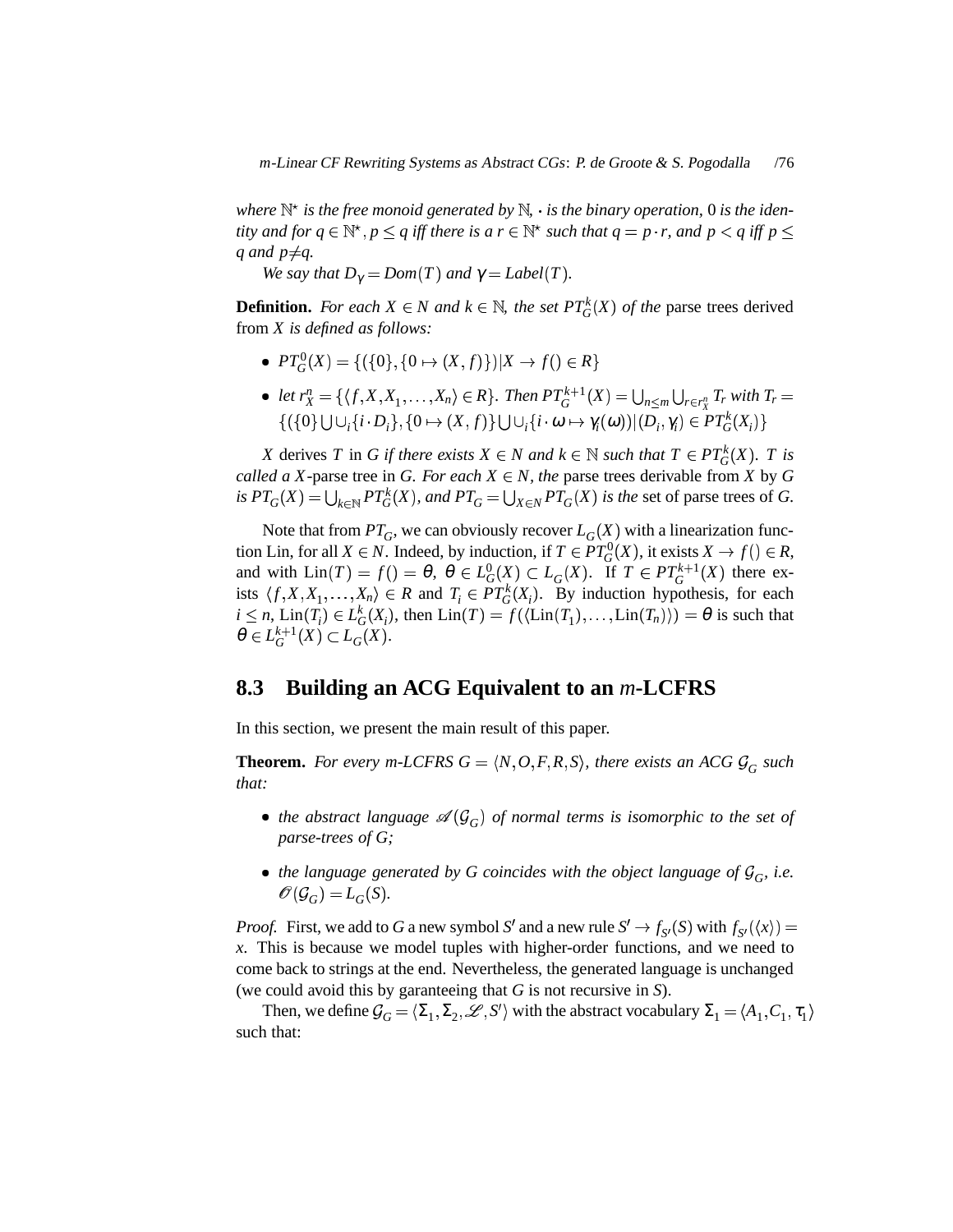- $A_1 = N \cup \{S'\}$
- $\bullet$  the set of constants  $C_1$  is a set of symbols in one-to-one correspondance with *R*
- for  $c \in C_1$  and  $\langle f, X_0, \ldots, X_n \rangle$  the corresponding rule,  $\tau_1(c) = X_1 \cdots -\circ$  $X_n - \circ X_0$

Using the usual encoding of the type  $\sigma$  of strings from an arbitrary atomic type \* with  $\sigma =$  \*  $-\circ$  \*, the empty string being  $\lambda x.x$ , the string made from one character *a* being  $\lambda x$  *xa* and the concatenation operation + being defined as  $\lambda f \cdot \lambda g \cdot \lambda x$  *f* (*gx*) (which is an associative operator that admits the identity function as a unit), we can define the object vocabulary as follows (considering  $\sigma$  as an atomic type):

- $A_2 = {\sigma};$
- $C_2 = \{f_1(), \ldots, f_{d(f)}() | \exists X \to f() \in R, f() = \langle f_1(), \ldots, f_{d(f)}() \rangle\} \cup \Xi;$
- $\tau_2$  is defined as assigning the type  $\sigma$  to each  $c \in C_2$ .

Then we define the lexicon  $\mathcal L$  with:

- $\mathcal{L}(S') = \sigma$ , then for every  $X \in N$ ,  $\mathcal{L}(X) = (\sigma \neg \circ \ldots \neg \circ \sigma \neg \circ \sigma) \neg \circ \sigma$  $\frac{-\circ}{d_G(X)$ *times*  $\sigma(\sigma)$   $\to \sigma$  (note that  $\mathcal{L}(S) = (\sigma \multimap \sigma) \multimap \sigma);$
- for every  $c \in C_1$  that corresponds to a rule  $\langle f, X_0, X_1, \ldots, X_n \rangle$  with  $X_0 \neq S'$  and

$$
f(\langle\langle x_{11},\ldots x_{1d_1(f)}\rangle,\ldots,\langle x_{n(f)1},\ldots x_{n(f)d_{n(f)}(f)}\rangle)\rangle) = \langle f_1(\langle y_{11},\ldots y_{1n(f_1)}\rangle),\ldots,f_{d(f)}(\langle y_{d(f)1},\ldots y_{d(f)n(f_{d(f)})}\rangle)\rangle
$$

with  $f_i(\langle y_{i1}, \ldots y_{in(f_i)} \rangle) = \xi_{i0} y_{i\sigma_i(1)} \xi_{i1} y_{i\sigma_i(2)} \cdots y_{i\sigma_i(n(f_i))} \xi_{in(f_i)}$ Let  $u_i = \xi_{i0} + y_{i\sigma_i(1)} + \xi_{i1} + y_{i\sigma_i(2)} \cdots y_{i\sigma_i(n(f_i))} + \xi_{in(f_i)}$  for each  $i \in [1, d(f)],$ then, with  $\vec{x}_i = x_{i1} \cdots x_{id_i(f)}$ , we have:

$$
\mathcal{L}(c) = \lambda T_1 \cdots T_n g \cdot T_1(\lambda \vec{x}_1 \cdot T_2(\lambda \vec{x}_2 \cdot T_3(\cdots T_n(\lambda \vec{x}_{n(f)} \cdot g u_1 \cdots u_{d(f)}) \cdots)))
$$

Indeed, this is a term of  $\Lambda(\Sigma_2)$  because of the linearity condition on *f* and the  $f_i$ .

Note that if *c* : *X* and *X* is an atomic type, then *f* comes from a terminating  ${\rm rule}, f() = \langle f_1(), \ldots, f_{d(f)}(') \rangle$  and  $\mathcal{L}(c) = \lambda g \cdot gf_1() \cdots f_{d(f)}().$ 

If *c* correspond to the rule  $\langle f_{S'}, S', S \rangle$ , then  $\mathcal{L}(c) = \lambda t \cdot t(\lambda x \cdot x)$ .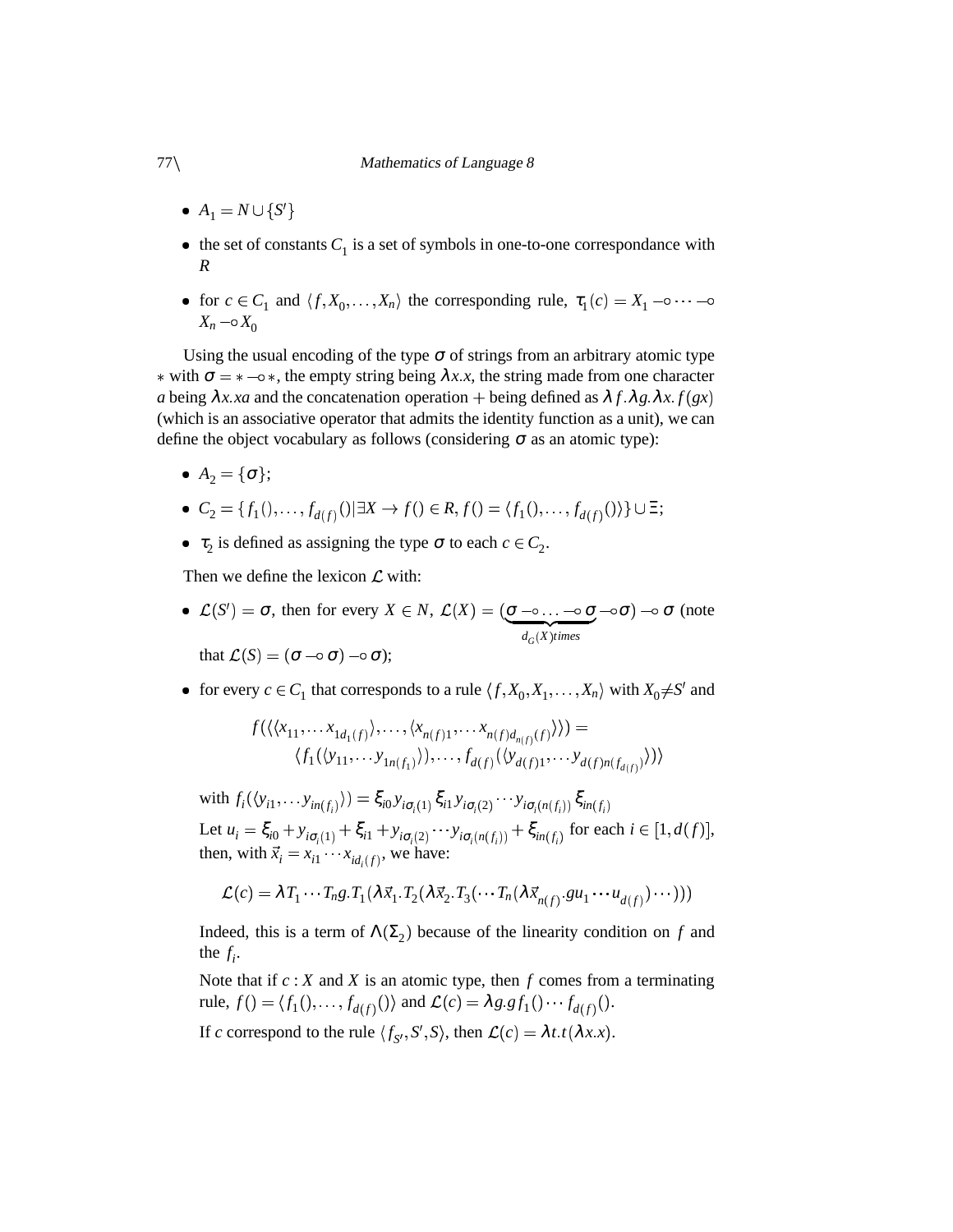Then we build *I* a mapping from the normal terms of  $\Lambda(\Sigma_1)$  that are of *atomic types* onto the derivation trees of *G* by induction as follows:

- if  $c \in C_1$ , *c* of type  $\alpha \in N$  and correspond to the rule  $\alpha \to f($ ,  $I(c)$  =  $(\{0\},\{0\mapsto (\boldsymbol{\alpha},f)\})$
- if  $t = cu_1 \cdots u_n$  (in head normal form) is of type  $\alpha \in N$  with  $c \in C_1$  corresponding to the rule  $\langle f, \alpha, \alpha_1, \cdots, \alpha_m \rangle$  where  $u_i$  is of type  $\alpha_i \in N$ , then  $m = n$  (because *t* is of atomic type) and  $I(t) = (\{0\} \bigcup_{i=1}^{n} i \cdot \text{Dom}(I(u_i)), \{0 \mapsto i\}$  $(\alpha, f)$ , and for all  $i \leq n$ ,  $i \cdot w \mapsto \text{Label}(I(u_i))(w)$
- no other case has to be considered since we consider only terms with atomic type.

By induction on the parse trees of *G*, isit easy to prove that *I* is an isomorphism. Induction hypothesis  $H(n)$ :  $\forall k \leq n, \forall X \in N, T \in PT_G^k(X)$  iff there exists a unique  $t \in \Lambda(\Sigma_1)$ , in normal form and of atomic type, such that  $T = I(t)$ .

- $n = 0$ :  $\forall X \in N$ ,  $T \in PT_G^0(X)$  iff there exists  $X \to f() \in R$ , iff there exists a unique  $c \in C_1$  corresponding to  $X \to f()$  and  $c$  of atomic type  $X$ , iff there exists a unique  $t = c \in C_1$  such that  $T = I(t)$  (by definition of *T* and  $I(t)$ );
- $n > 1$ : if  $k < n$ , its trivial by induction hypothesis. If  $k = n, \forall X \in N, T \in$ *PT*<sup>*k*</sup></sup><sub>*G*</sub><sup>*X*</sup> iff there exists  $\langle f, X, X_1, \ldots, X_n \rangle \in R$  and  $T_i \in PT_G^{k-1}(X_i)$ , iff there exists a unique  $c \in C_1$  corresponding to  $\langle f, \alpha, \alpha_1, \cdots, \alpha_n \rangle$  and (induction hypothesis) for all  $i \leq n$ ,  $\exists ! u_i \in \Lambda(\Sigma_1)$  such that  $T_i = I(u_i)$ , iff there exists a unique  $t = cu_1 \cdots u_n$  such that  $T = I(t)$  (by definition of *T* and  $I(t)$ ).

We prove  $\mathcal{O}(\mathcal{G}_G) = L_G(S)$  in two steps:

- any tuple  $\langle x_1, \ldots, x_n \rangle$  is modeled in  $\Lambda(\Sigma_2)$  by  $\lambda f$   $f x_1 \cdots x_n$
- by induction, we prove that for every  $t \in \Lambda(\Sigma_1)$  that is of atomic type,  $\mathcal{L}(t) =$  $\lambda g.gx_1 \cdots x_n$  where  $\langle x_1, \ldots, x_n \rangle = \text{Lin}(I(t)).$

It is clear if  $t = c \in C_1$ . If  $t = ct_1 \dots t_n$ , with  $c \in C_1$  corresponding to the rule  $\langle f, X_0, X_1, \dots, X_n \rangle$ , and by induction hypothesis, for each  $i \leq n$ ,  $\mathcal{L}(t_i) =$  $\lambda g.gx_{i1} \cdots x_{id_i(f)}$  with  $\text{Lin}(I(t_i)) = \langle x_{i1} \cdots x_{id_i(f)} \rangle$ .

So, using the same notations as in the definition of  $\mathcal{L}$ , we have

$$
\mathcal{L}(t) = \mathcal{L}(c)\mathcal{L}(t_1)\cdots\mathcal{L}(t_n)
$$
  
=  $(\lambda T_1 \cdots T_n g \cdot T_1 (\lambda \vec{x}_1 \cdot T_2 (\cdots)))(\lambda h \cdot h \vec{x}_1) \cdots \mathcal{L}(t_n)$   
=  $(\lambda T_2 \cdots T_n g \cdot T_2 (\lambda \vec{x}_2 \cdot T_3 (\cdots)))\mathcal{L}(t_2) \cdots \mathcal{L}(t_n)$   
:  
=  $\lambda g \cdot g u_1 \cdots u_{d(f)}$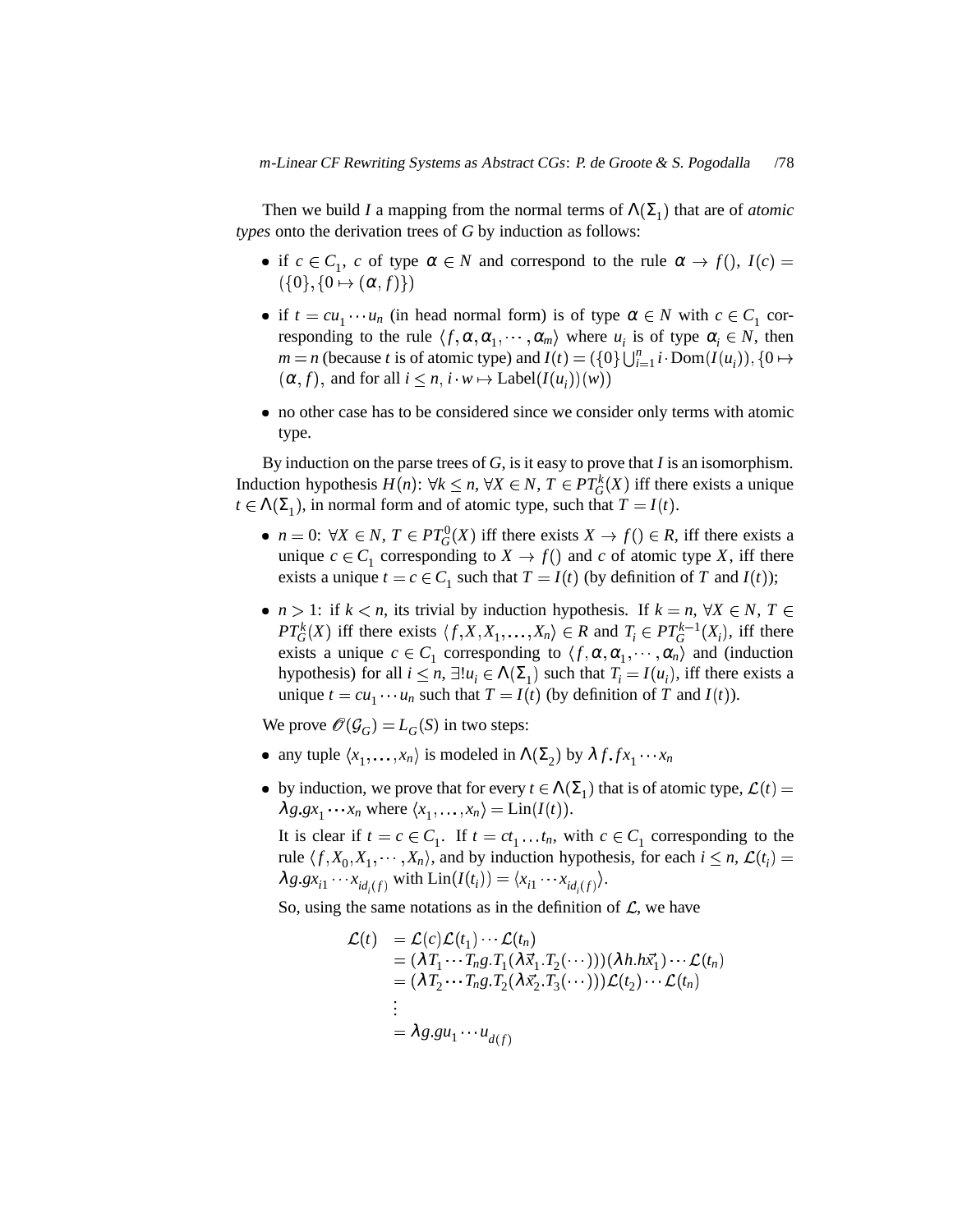Since  $\text{Lin}(I(t)) = \langle u_1, \ldots, u_n \rangle$  when identifying strings and their coding in  $\Lambda(\Sigma_2)$ , this ends the proof (by definition of the  $u_i$ ). 

 $\Box$ 

# **8.4 Example**

This section provides an example from  $G = \langle N, O, F, R, S \rangle$  the 5-LCFRS defined as follows:

- $N = \{A, S\}$
- we have the following rules:

$$
r_0: S' \to S \quad f_0(\langle x \rangle) = x
$$
  
\n
$$
r_1: S \to A \quad f_1(\langle x_1, \ldots, x_5 \rangle) = \langle x_1 + \cdots + x_5 \rangle
$$
  
\n
$$
r_2: A \to A \quad f_2(\langle x_1, \ldots, x_5 \rangle) = \langle x_1 + a, \ldots, x_5 + e \rangle
$$
  
\n
$$
r_3: A \quad f_3() = \langle a, b, c, d, e \rangle
$$

*G* generates the language  $L_G(S') = \{a^n b^n c^n d^n e^n | n > 0\}$ .

Following the rules given in the previous section to build the ACG  $\mathcal{G}_G$ , we have:

$$
A_1 = \{A, S, S'\}
$$
  
\n
$$
C_1 = \{r_0, r_1, r_2, r_3\}
$$
  
\n
$$
\tau_1(r_0) = S - \circ S'
$$
  
\n
$$
\tau_1(r_1) = A - \circ S
$$
  
\n
$$
\tau_1(r_2) = A - \circ A
$$
  
\n
$$
\tau_1(r_3) = A
$$
  
\n
$$
A_2 = \{\sigma\}
$$
  
\n
$$
C_2 = \{a, b, c, d, e\}
$$
  
\n
$$
\tau_2
$$
 is the constant function

 $\tau_2$  is the constant function  $\sigma$ 

 $\mathcal{L}(S')=\boldsymbol{\sigma}$  $\mathcal{L}(S) = (\sigma \multimap \sigma) \multimap \sigma$  $\mathcal{L}(A) = (\sigma$   $\neg\circ\sigma$   $\neg\circ\sigma$   $\neg\circ\sigma$   $\neg\circ\sigma$   $\neg\circ\sigma)$   $\neg\circ\sigma$  $\mathcal{L}(r_0) = \lambda t \cdot t(\lambda x \cdot x)$  $\mathcal{L}(r_1) = \lambda T \cdot \lambda g \cdot T(\lambda x_1 x_2 x_3 x_4 x_5 \cdot g(x_1 + x_2 + x_3 + x_4 + x_5)) \ \mathcal{L}(r_2) = \lambda T \cdot \lambda g \cdot T(\lambda x_1 x_2 x_3 x_4 x_5 \cdot g(x_1 + a)(x_2 + b)(x_3 + c)(x_4 + d)(x_5 + e))$  $\mathcal{L}(r_3) = \lambda g$  gabcde For in-

stance, we can compute:

$$
\mathcal{L}(r_0(r_1(r_2(r_3)))) = \mathcal{L}(r_0)(\mathcal{L}(r_1)(\mathcal{L}(r_2)(\mathcal{L}(r_3))))
$$
  
\n=  $\mathcal{L}(r_0)(\mathcal{L}(r_1)(\lambda g.g(a+a)(b+b)(c+c)(d+d)(e+e)))$   
\n=  $\mathcal{L}(r_0)(\lambda g.g(a+a+b+b+c+c+d+d+e+e))$   
\n=  $a+a+b+b+c+c+d+d+e+e$